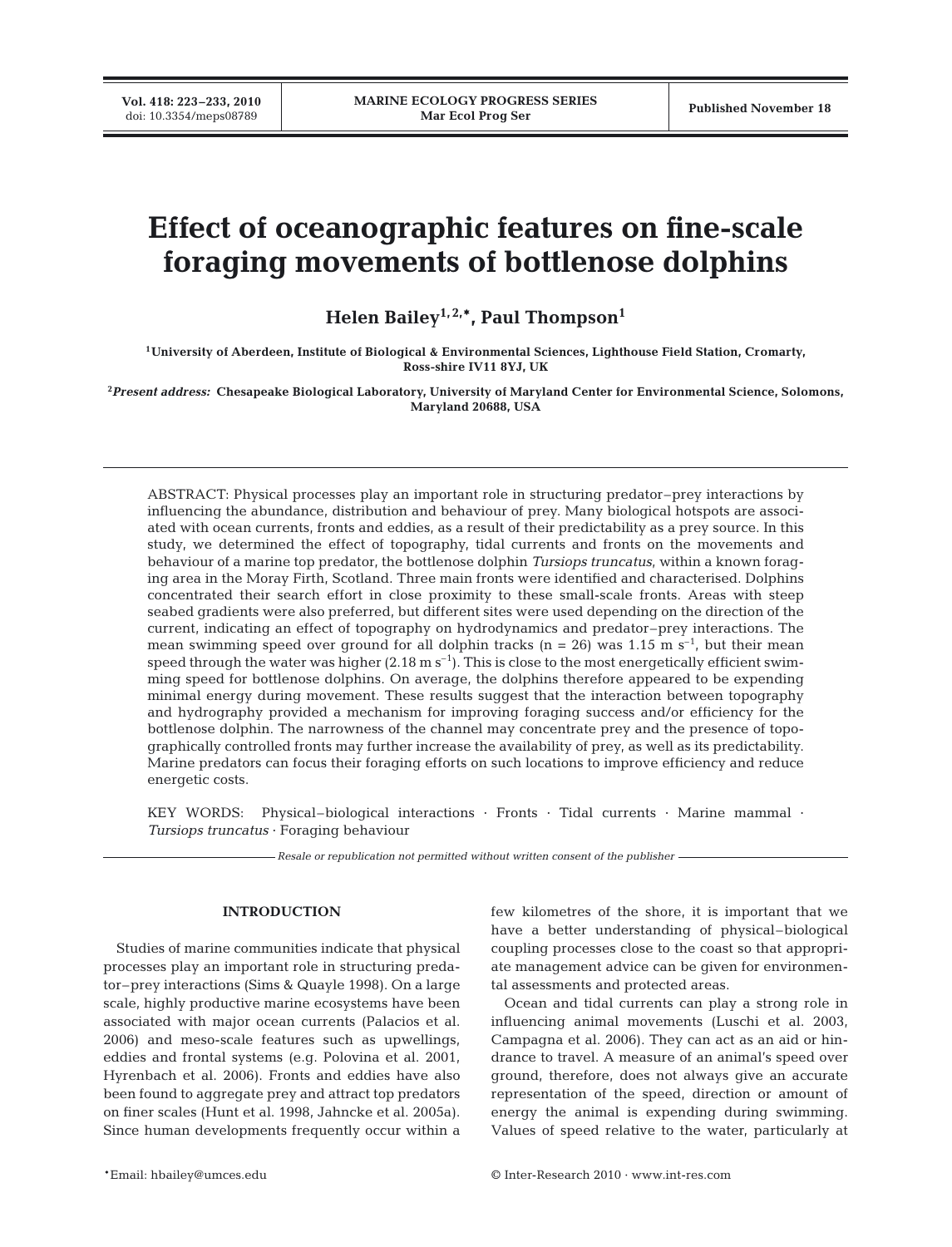finer scales, are rarely calculated as they require concurrent measurements of current speed and direction (Gaspar et al. 2006). There is some evidence from turtle tracks that the influence of currents depends on the turtle's momentary behaviour and location of residence (Bentivegna et al. 2007). Finer scale tracking using GPS tags on green turtles in a foraging area revealed that tides were an important determinant of movement and activity patterns (Brooks et al. 2009). These turtles generally remained within the centre of channels where there were the fastest currents, but it is unknown whether the turtles were entrained here or actively steered themselves to this location.

Complex coastal topographies, such as islands, headlands and channels, can modify current patterns to create small-scale eddies and fronts (Wolanski & Hamner 1988, Johnston & Read 2007). This can influence the availability of nutrients, retention of plankton and aggregation of fish that may attract predators (Simard et al. 2002, McCulloch & Shanks 2003, Zamon 2003). For example, Coyle et al. (1992) found that murres concentrated over a submarine ridge during ebb tides, where there was a dense aggregation of sound-scattering organisms. The distribution and abundance of different seabird species has also been attributed to distinct marine environments (Jahncke et al. 2005b). Right whale *Eubalaena glacialis* sighting rates and the abundance of their prey *Calanus finmarchicus* had a similar periodicity to that of the tide (Baumgartner et al. 2003). In the Moray Firth in Scotland, bottlenose dolphins *Tursiops truncatus* showed a spatial association with the surface features of a tidal intrusion front within a narrow channel, indicating that it provided enhanced foraging opportunities (Mendes et al. 2002). There are 2 further constricted channels only a few kilometres away from this site that are regularly frequented by dolphins (Wilson et al. 1997). Water depth was a significant factor determining habitat selection in one of these channels (Hastie et al. 2003). Foraging behaviour in the third channel, the entrance to the Inverness Firth, has been identified based on observations of feeding and area-restricted search movements (Bailey & Thompson 2006). However, the influence of topographic and hydrographic features on foraging behaviour by the dolphins in this channel has not yet been investigated. There are also few studies that have related fine-scale movements of a top marine predator to a detailed description of the hydrographic properties and their variability within a highly dynamic marine coastal environment (Johnston et al. 2005a), or obtained concurrent animal movement and water column information (Ridoux et al. 1997).

This study uses a combination of hydrographic surveys and animal movement data to investigate the effect of fine-scale oceanographic features on bottlenose dolphins within a known foraging area. The proportion of time dolphins spent in different areas was examined in relation to the topography and their proximity to frontal features. The influence of the tidal and lunar cycles on the dolphins' movement relative to the tidal current speed and direction was also investigated. Finally, a comparison was made between the dolphins' speed over ground and that relative to the water to gain further insight into their foraging strategies.

### **MATERIALS AND METHODS**

**Data collection.** Land-based surveys were conducted from a vantage point overlooking the entrance to the Inverness Firth (57° 35' N, 4° 06' W) during May to September 2003 and May to July 2004 as described in Bailey & Thompson (2006). Movement paths of the dolphins were recorded using a theodolite (Leica T460) to measure surfacing locations, which had a mean error of 20.4 m. Dolphin focal group follows were performed during the surveys and the longest tracks from each day, and only those with at least 20 recorded positions, were analysed  $(n = 26)$ . The mean dolphin group size was  $5.5$  individuals (SD = 2.3). Each separate track was considered an independent unit in the movement analysis (Fig. 1a).

**Characterisation of the fronts.** The locations of the surface features of the fronts, visible as foam and turbulence lines, were recorded with the theodolite, measuring the end locations and any points of inflection. This was repeated approximately every 20 min during a survey. During a dolphin focal follow, positions of the fronts were taken as regularly as possible between recording dolphin surfacing locations. The locations of sampling stations to study the 3-dimensional structure of the fronts were chosen based on the average position of surface features, calculated from the theodolite data. Measurements were taken from a 6.5 m rigid inflatable boat using a conductivity, temperature and depth (CTD) probe (SAIV STD-12) and a current meter (Valeport 106). The casts were performed along transects perpendicular to the fronts including end points on either side of the fronts spanning a distance of about 1 km. At each station, the 2 instruments were deployed simultaneously from the boat and lowered to the seabed. They were allowed to acclimatise for 1 min. The CTD was raised at about  $0.5$  m s<sup>-1</sup>. The current meter was raised 1 m at 5 s intervals, as the instrument used an impellor to measure velocity and was sensitive to upwards movement. The time and position of the boat at the start and end of each deployment was recorded so that the movement of the boat could be taken into account in the calculation of the water cur-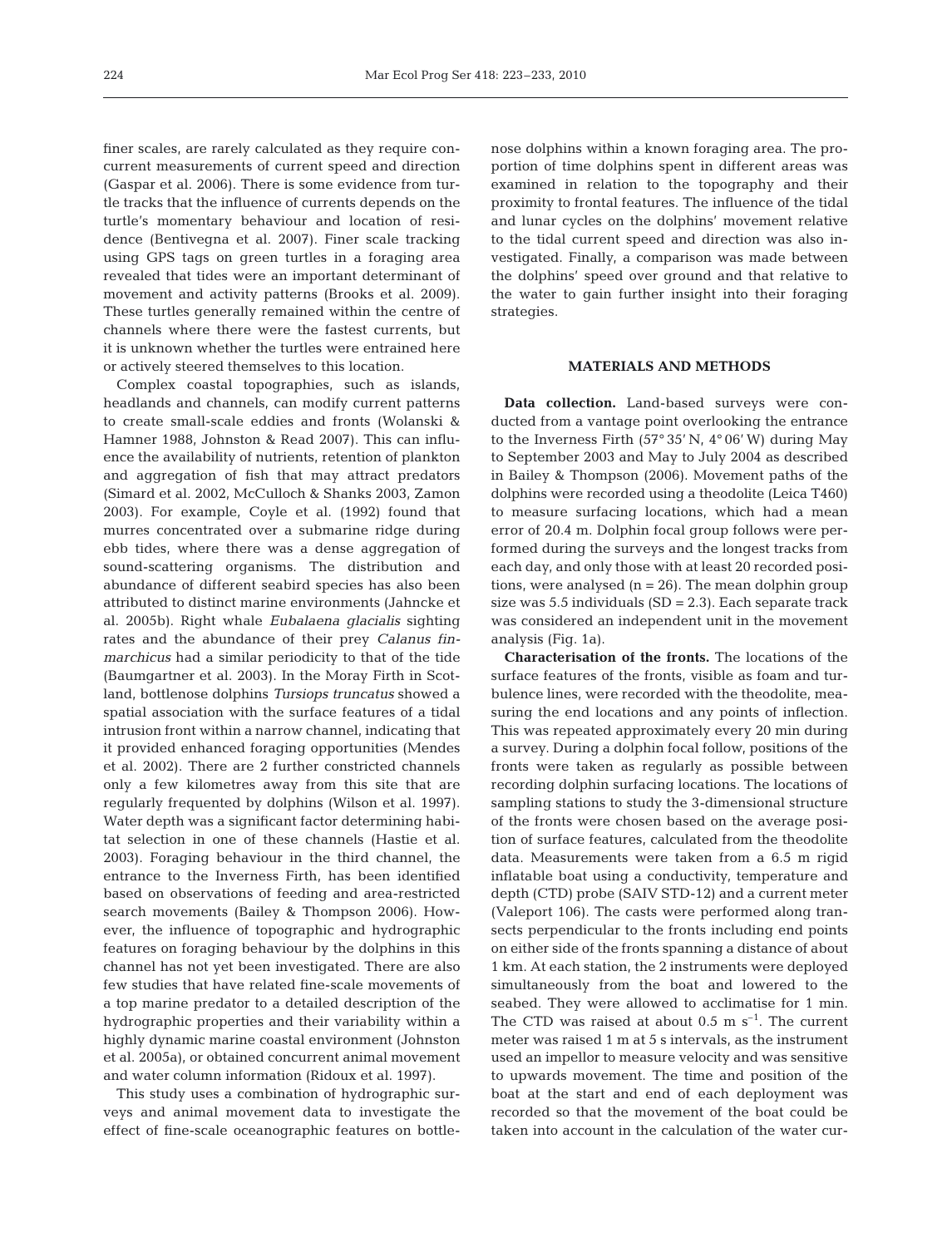

Fig. 1. *Tursiops truncatus*. (a) Individual bottlenose dolphin tracks  $(n = 26)$  with sections of track identified as following a biased random walk (BRW, travelling behaviour, thick grey lines), where they moved less far than predicted by a correlated random walk (patch selection, thick black lines). The white star indicates the observation site. (b) Overlap between the intensively searched areas (determined by first-passage time analysis) within 200  $\times$  200 m grid cells; the extent of the grid gives the range over which dolphin positions were recorded (from Bailey & Thompson 2006). (c) Central points of the intensively searched areas during a flood tide  $\omega$  and  $e$ bb tide  $(0)$ 

rent speed and direction. Each transect took approximately 1 h to complete. Deployments were carried out during 3 days within a 1 wk period in August 2003 during a spring tide at the middle of the flood or the ebb cycle, when the tidal velocity was greatest and the fronts were most pronounced.

Temperature, salinity, current speed and direction data were averaged at 1 m intervals. Contour plots were produced using an inverse distance weighting interpolation function (Surfer, version 7.02). Current speeds were averaged within the top 10 m (surface currents) and over the whole water column for each station to compare water speeds along the transects. Where current directions spanned over 359° to 0°, mean current directions were derived using circular methods (Zar 1984).

**Association between intensively searched areas and environmental factors.** In Bailey & Thompson (2006), the locations of intensively searched areas for each dolphin track were derived using first-passage time analysis (Fauchald & Tveraa 2003) and a 200  $\times$ 200 m grid was created showing the number of overlapping search areas within each grid cell (Fig. 1b). In this study, the relationship between the number of search areas and environmental variables within these grid cells was analysed. Bathymetry and seabed sediment data were provided by Scottish Natural Heritage and were derived from data in  $25 \times$ 25 m grid cells. Seabed sediments can act as a proxy for long-term average current speeds and may also indicate prey species habitat preferences (Macleod et al. 2004). Depths were classed at 5 m intervals (Fig. 2a). Seabed slope was calculated using the 'derive slope' function in ArcView 3.3 (ESRI) and categorised at 0.5° intervals. Five sediment types were present within the study area, ranging from medium fine sand to cobble and mixed sediment (Fig. 2b). The relationship between the number of search areas and depth, slope and seabed sediment type was tested using a generalised linear model (GLM) with a quasi-Poisson error distribution, to compensate for overdispersion (Crawley 2005), and a log link function (Dobson 2002). Depth and slope were treated as continuous variables and sediment type was given as a categorical variable, with the coarsest sediment cobble and mixed sediment as the reference level. An interaction term between depth and slope was also included in the model. Visual inspection of univariate plots of the response variable and each of the explanatory variables indicated that it was unnecessary to include polynomial terms in the model.

Temporal variation in the location of intensively searched areas was also investigated. Search areas were classified as occurring during a flood or ebb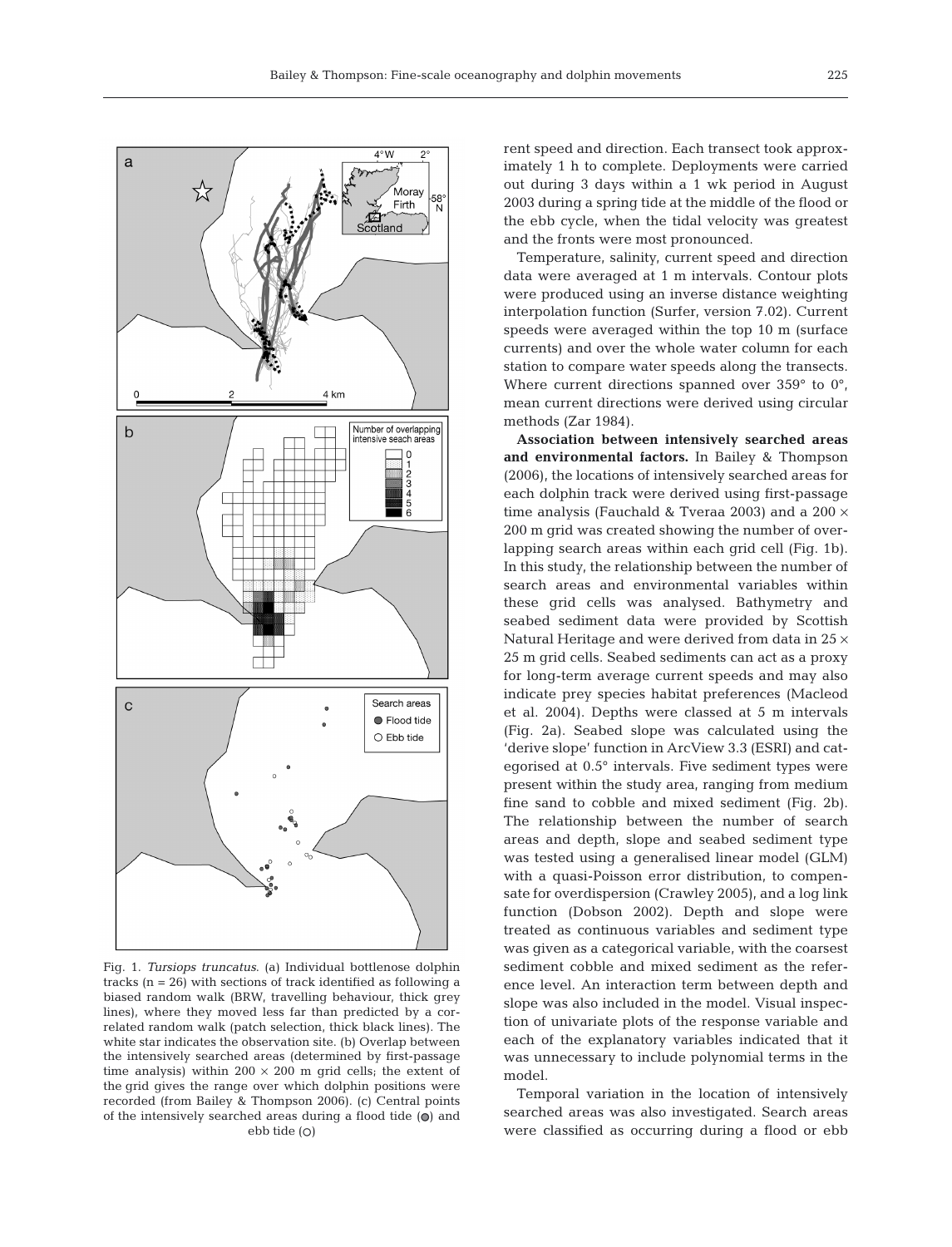



Fig. 2. (a) Depth and (b) seabed sediment type within the study area. The white star indicates the observation site

tide (Fig. 1c), and the number of  $200 \times 200$  m grid cells in which they overlapped calculated. A comparison was made between the depth and seabed slope of search areas recorded during flood and ebb tides using Mann-Whitney tests.

**Association between dolphins and surface features of the front.** Dolphin focal follows were selected that occurred when positions of the fronts had been taken. The location of the front that was closest in time to the dolphin focal group follow was used in the analysis. Areas at 200 m intervals from the fronts were created using distance buffers in ArcView 3.3. The density of points interpolated at 44 s intervals along the dolphins' track (the average time between consecutive position recordings) were used to estimate the proportion of

time dolphins spent within each distance category from the front. This was compared with the proportion of area available within each distance category (Johnston et al. 2005a). The study area was defined as a polygon containing all dolphin locations, which extended up to 4 km from the observation site. However, the duration and starting point of each focal follow varied. The area available was therefore calculated by creating a circle centred on the initial position of each focal follow. The radius of the circle was given by the product of the duration of the follow and the average speed from all tracks plus one standard deviation (mean speed = 1.15 m s<sup>-1</sup>, SD = 0.57 m s<sup>-1</sup>), using the method employed by Allen et al. (2001). If the circle covered a greater area than that defined as the study area, the study area was used as the measure of area available. A Friedman's test was used to compare the proportion of area available with the proportion of time spent during each dolphin track within each 200 m distance band from the fronts.

**Effect of tidal currents on dolphin movements.** Water current and dolphin velocities were divided into east– west *(u*) and north–south *(v)* components, which were calculated by:

$$
u = s \times \sin(d) \tag{1}
$$

$$
v = s \times \cos(d) \tag{2}
$$

where  $s$  is the speed in m  $s^{-1}$  and  $d$  is the direction in degrees. The tidal currents moved primarily along a north–south axis, being southerly during a flood tide and northerly during an ebb tide. The *v* speed of the dolphins was compared to the direction of the tidal currents. Dolphin speeds were given as positive if they were in the same direction as the tidal current and negative if they were moving against it. The effect of the lunar cycle (defined as a spring tide within 3 d either side of the full or new moon and otherwise as a neap tide), the direction of the tidal current (flood or ebb) and the strength of the tidal current (defined as strength 1 within 1 h of low or high water, strength 2 between 1 and 3 h after high water, and strength 3 between 3 and 5 h after high water) on the dolphins' *v* speed in relation to the tidal current was examined using a general linear model, having checked that the assumptions were upheld.

Dolphin movements were compared to the correlated random walk (CRW) and biased random walk (BRW) models in Bailey & Thompson (2006). A comparison was made between dolphin *v* speeds in relation to the tidal current direction within track sections of 2 contrasting movement types: a BRW (where dolphins moved further than predicted by a CRW, travelling behaviour) and patch selection (where they moved less far than predicted by a CRW). The difference between them was tested using a Mann-Whitney test.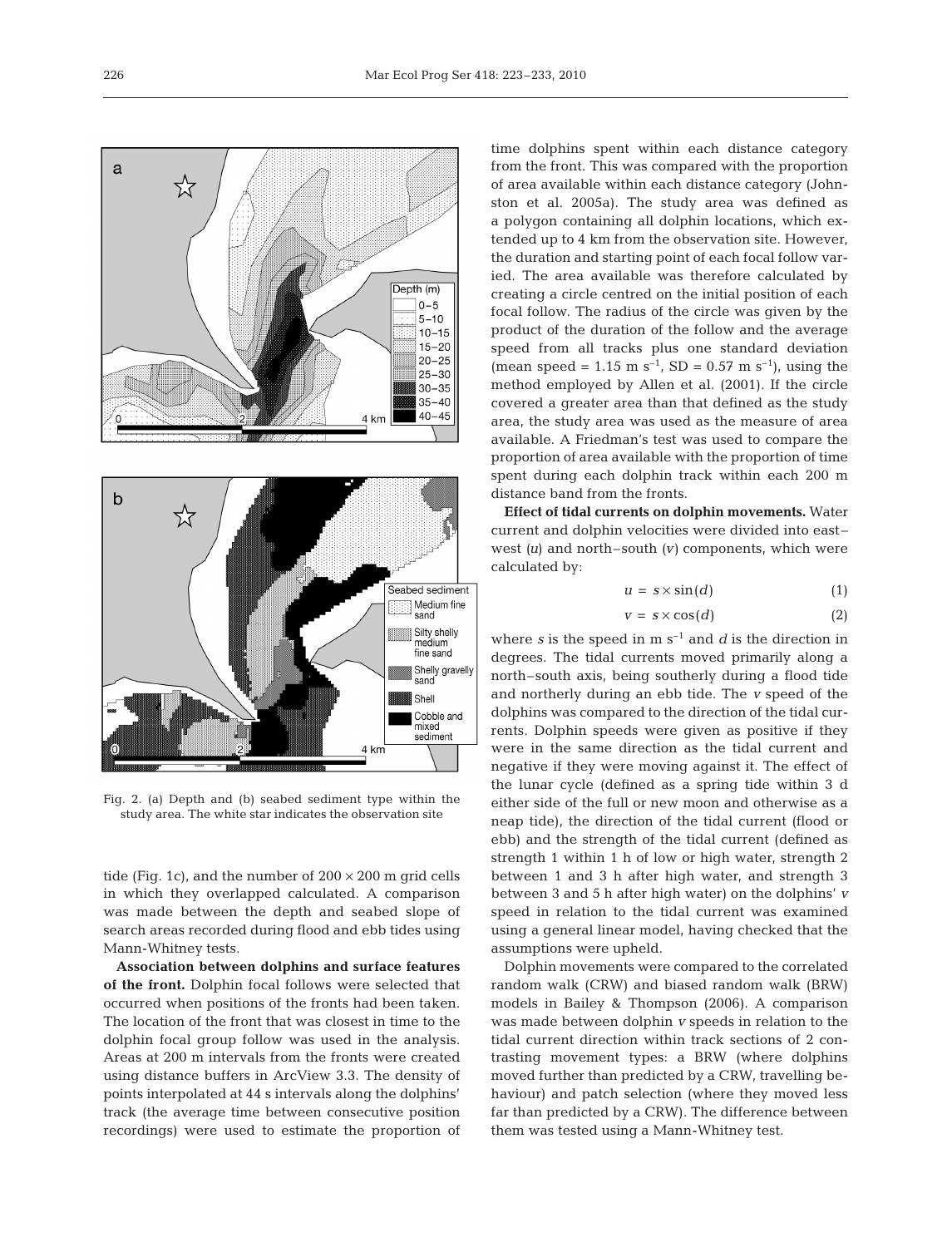Comparisons of water current speeds and direction were made with dolphin speeds and route angles over the ground for positions that were recorded at a similar state of the tide (within 1 h) and within the area over which current measurements were taken. Hastie et al. (2006) found, by localising calls, that dolphins spent the majority of their time within 10 m of the surface. The current speed and direction were therefore averaged for the top 10 m and also over the whole water column. Dolphin swimming speed relative to the water was calculated by subtracting the *u* and *v* components of the current speed at the nearest sampling station from the dolphins' *u* and *v* speed over ground. Averages of the swimming speed over the bottom (SSB), route angle over the bottom (RA), current speed (CS), current angle (CA), dolphin swimming speed (SSW) and angle (SA) relative to the water were calculated for each separate track (Ridoux et al. 1997). A grand mean was then derived from these averages. Linear regression was used to test for a significant relationship between SSB and SSW.

## **RESULTS**

## **Characterisation of fronts**

Within the study area, 3 fronts were regularly identified from visible surface features. Two of these were present during a flood tide (Transect A and B) and one during an ebb tide (Transect C). The location of the sampling stations within the 3 transects, running perpendicular to the fronts, are shown in Fig. 3.

The surface features of the fronts across Transect A and B were visible between 2 and 5 h before high water and were most pronounced 3 to 4 h before high tide. The front occurring during the ebb tide at Transect C was present between 2 and 4 h after high water. Measurements of the locations of these fronts showed they could vary by up to 700 m between days.

Differences in temperature, salinity and the level of stratification occurred along Transect A (Fig. 4). In the shallow area on the east side of the transect, the waters were relatively well-mixed, with only slightly warmer, saltier water in the top 2 m (Fig. 4b,c). On the west side of the transect, the waters were more stratified with a relatively well-mixed, less saline surface layer, probably caused by local freshwater inputs. This may have occurred because of the lower current speeds and relatively deep water, which resulted in less tidal mixing (Fig. 4a). A sharp decline in salinity between 10 and 20 m depth indicated the presence of a halocline, with a deeper, saltier mixed layer below 20 m.

The steep gradient in temperature and salinity between Stns A2 and A4 indicated the location of the front along Transect A (Fig. 4b,c). This is the transition zone between the cooler, saltier water intruding at Stn A5, where there was a fast incoming flow of seawater with the tide, and the more stratified, lower salinity water at Stn A1. The front was characterised by a convergence of water currents, probably from the 2 deep channels approaching from the northwest and northeast (Fig. 2a). These converged into a single channel within the study area, with the fastest current velocity occurring just east of the deepest part of the channel (Fig. 4a).

In contrast, there was a divergence of the water current at the front at Transect B. The single deep channel separates into 2 channels beyond the western peninsula so the main current is split between them (Fig. 2a). The current directions at Stns B1 to B4 were southwest whereas those at Stns B5 and B6 were southeast (Fig. 3). A localised upwelling of deeper water occurred between 100 and 300 m along the transect, as shown by the shallower depths of the cooler isotherms (Fig. 5b,c). As this cooler water rose towards the surface it was displaced eastwards and westwards by the divergence of the current. It then began to sink as indicated by the downward slope of the isotherms between Stns B3 and B5 and also between Stns B2 and B1. The high current velocities near the deepest part of the channel would draw the water back towards it, completing the circulation (Fig. 5a). On the west side of the transect, close to the peninsula, the water was relatively stratified, particularly within 5 m of the surface where there was warmer, less saline water. Current speeds were generally much higher and the range of temperature and salinity values was greater along Transect B than Transect A, resulting in stronger horizontal and vertical gradients (Figs. 4 & 5).

The waters were relatively well-mixed throughout Transect C, with little change in temperature or salinity along the transect (data not shown). The tidal current was generally travelling in a northerly direction, with the ebbing tide (Fig. 6). However, at Stn C1 the currents moved in a southerly direction. The transition in current direction indicated the location of the front. Current speed generally decreased with increasing depth at Transect C (Fig. 6).

## **Association between intensively searched areas and environmental factors**

The number of search areas within the  $200 \times 200$  m grid cells was significantly positively related to the seabed slope (Table 1). More search areas occurred where the seabed slope was steeper. There was no significant relationship with depth, the interaction between depth and slope, or with seabed sediment type (Table 1).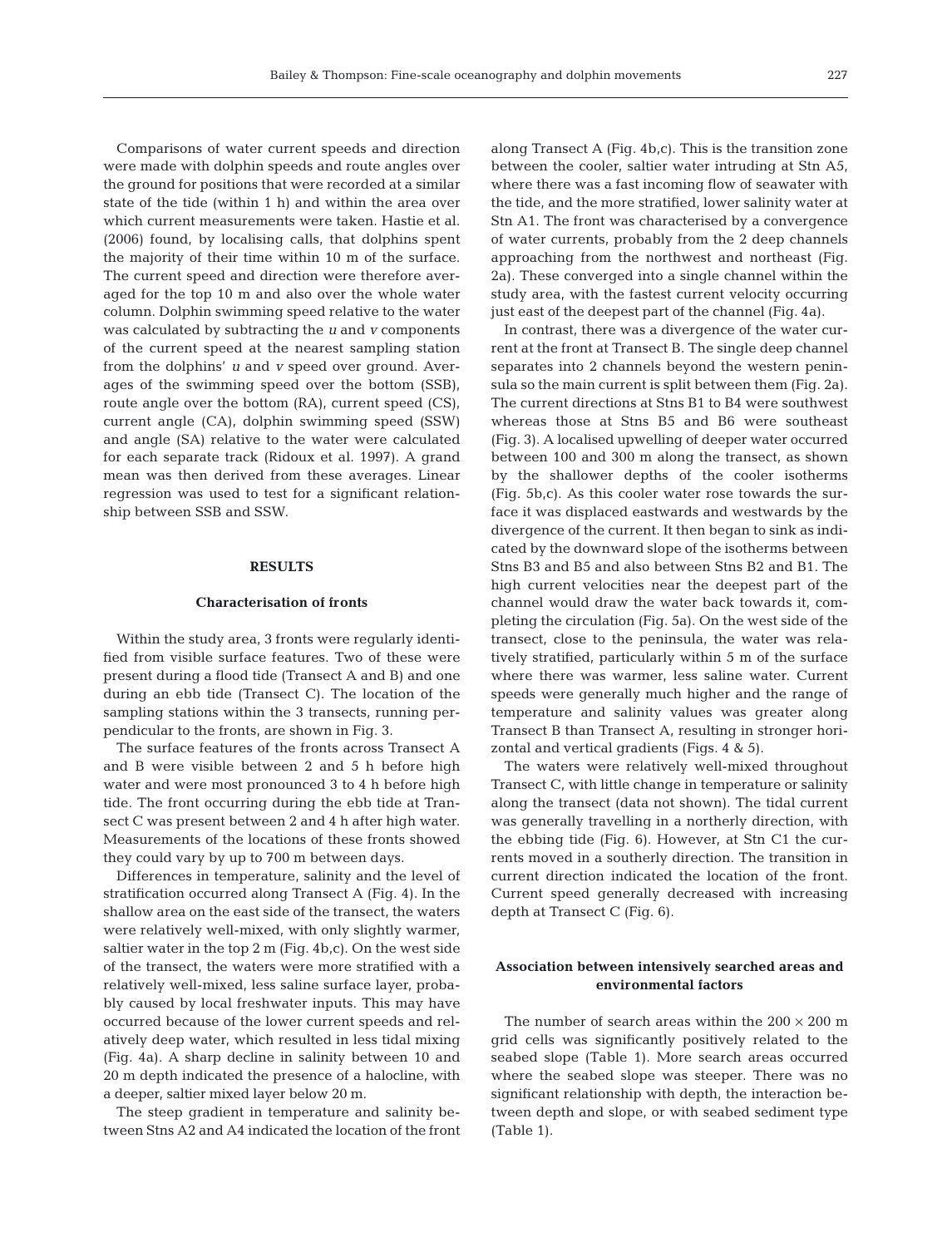

Fig. 3. Hydrographic sampling stations during flood tide ( $\odot$ ) and ebb tide ( $\triangle$ ). Positions of the fronts are shown as grey lines and the dashed black line indicates the mean frontal position. Average current directions within 10 m of the surface are indicated by arrows and mean current speeds by the length of the line. The identifiers A1, B1 and C1 indicate the location of the first sampling station for each transect

There was some overlap between search areas in different tidal states, with 22% occurring in the same  $200 \times 200$  m grid cells during both flood and ebb tides. Most of the overlap occurred off the western peninsula. More intensive searching occurred off the tip of the eastern peninsula during the ebb tide than during the flood (Fig. 1c). However, there was no significant difference in the median depth (Mann-Whitney test:  $W = 133.0$ ,  $p = 0.234$ ) or seabed slope (Mann-Whitney test:  $W = 126.5$ ,  $p = 0.462$ ) between search areas that occurred during the flood or ebb tides.

## **Association between dolphins and surface features of fronts**

Concurrent measurements of frontal locations were available for 14 dolphin focal groups and these were selected for analysis (Fig. 7). Dolphin positions were recorded up to 3.4 km from the fronts. The area available for each follow was less than that for the whole study area for only two of the tracks. There was a significant difference in the proportion of time dolphins spent at different distances from the fronts compared to the area available (Friedman test:  $S = 44.77$ , df = 16, p < 0.001). Dolphins spent a higher proportion of time within 400 m of the fronts than expected, indicating a preference for areas in close proximity to the fronts.

## **Effect of tidal currents on dolphin movements**

Mean current direction during a flood tide along Transect A was 182.1° and during an ebb tide at Transect C was 353.6° and tidal currents were therefore primarily in a north–south direction. The *v* speed of the dolphins' movement in relation to this tidal current was not significantly affected by lunar cycle, current direction or strength (general linear model: *F* = 0.06, 1.80, and 0.21, df = 1, 1, and 2,  $df_{residual} = 21$ ,  $p = 0.810$ , 0.194 and 0.812, respectively). There was also no significant difference based on the movement type, defined as travelling (following a BRW) or patch selection (moving less far than predicted by a CRW) (Mann-Whitney test:  $W = 73.0$ ,  $p = 0.169$ . The mean dolphin speed in relation to the direction of the tidal currents (where positive indicates movement with the tide) was  $0.006$  m s<sup>-1</sup> (SE = 0.113). Since this value is close to zero, it indicates that the dolphins were

moving as quickly against the tidal current (given as negative values) as they were moving with it (given as positive values) in a north–south direction.

There were positions from 9 separate tracks for which current data at a similar tidal state and location were also available. These mainly occurred during a flood tide. The average dolphin speed over the bottom  $(SSB)$ , 1.86 m s<sup>-1</sup>, was slower than the speed relative to the water (SSW),  $2.18 \text{ m s}^{-1}$ . Dolphins therefore appear on average to be moving more frequently against the tidal currents (Table 2). There was a significant positive relationship between SSB and SSW (linear regression:  $F = 36.90$ , df = 1, 7, p = 0.001), indicating that SSB increased as SSW increased. There was very little difference between the water current speed and direction averaged over the top 10 m  $(0.95 \text{ m s}^{-1}$  at 201.97°) and through the whole water column  $(0.97 \text{ m s}^{-1})$  at 203.93°).

### **DISCUSSION**

This study demonstrated that the movements of bottlenose dolphins were influenced by both topography and hydrography. Although there were some differences in the locations of intensively searched areas depending on whether the tide was flooding or ebbing, the topographical characteristics of these areas did not significantly differ. Steep seabed gradients were gen-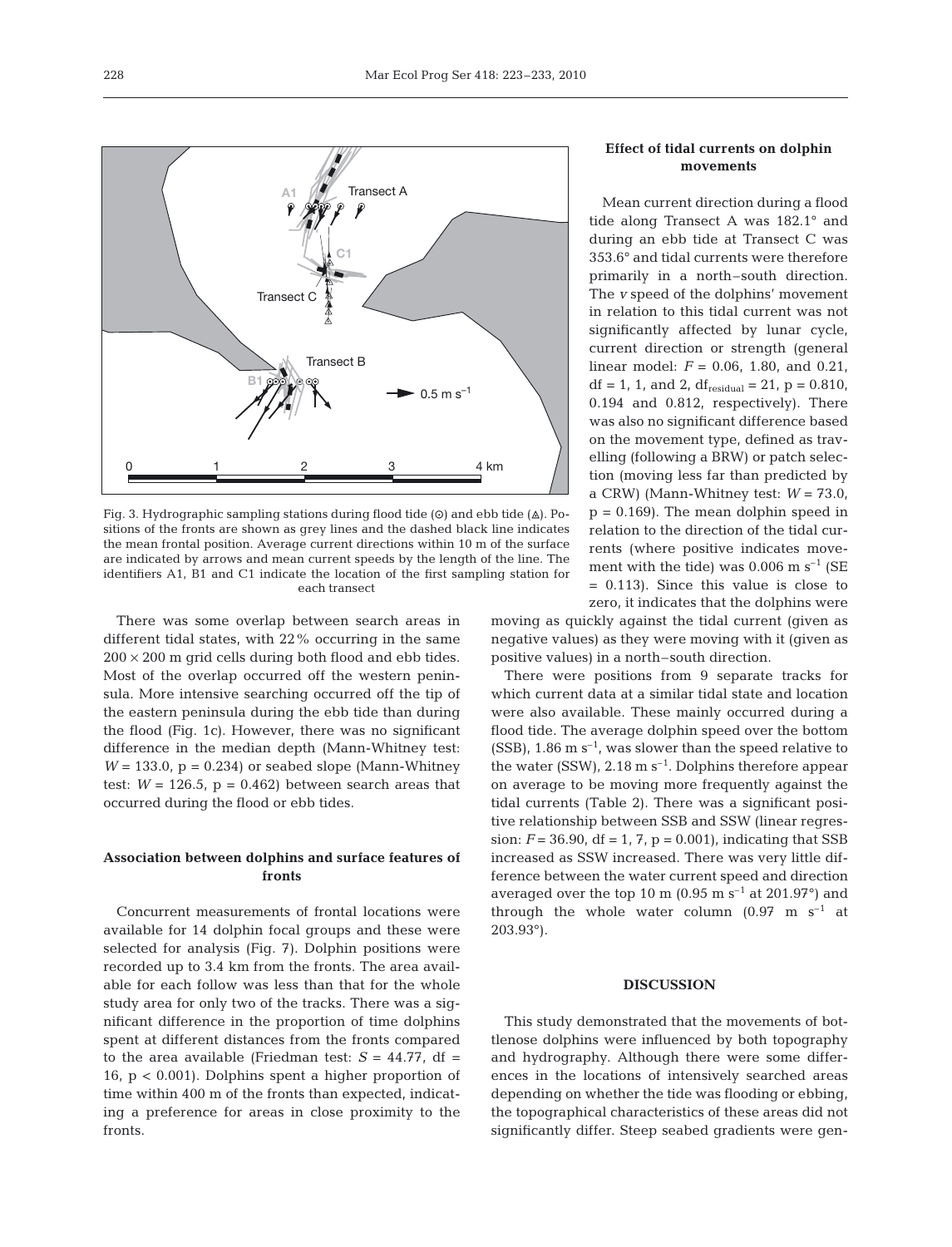a

1.6

2



Current speed (m s<sup>-1</sup>) Current speed (m s–1) 1.2 0.8 0.4 0 Stn B1 B2 B3 B4 B5 B6 b –5  $-10$ Depth (m) –15 –20 –25 –30 –35 0 100 200 300 400 500 600 700 800 c  $-32$ –5  $32.4$ –10 Depth (m) –15  $32.8$ –20 –25 –30 –35 0 100 200 300 400 500 600 700 800 Distance (m)

Fig. 4. (a) Mean current speed, (b) temperature (°C) and (c) salinity along Transect A from west (left) to east (right). The dotted lines in (b) and (c) represent the location of Stns A2 to A6

erally preferred, but the specific location of these sites was dependent on the direction of the water currents (Hunt et al. 1998). As the marine environment is highly dynamic, it is necessary to consider both spatial and temporal aspects of this variability to understand the factors driving animals' distribution and movements.

Bottlenose dolphins concentrated their search effort over steep seabed gradients. More sightings also occurred over steeper slopes at another of the sites where dolphins are regularly seen in the Moray Firth, suggesting that steeper slopes aid in prey detection and capture by providing barriers against which prey could be herded (Hastie et al. 2003). However, we did

Fig. 5. (a) Mean current speed, (b) temperature (°C) and (c) salinity along Transect B from west (left) to east (right). The dotted lines in (b) and (c) represent the location of Stns B2 to B5

not find a significant relationship with seabed sediment type, suggesting that dolphins did not preferentially feed on benthic or demersal prey species associated with particular sediment types. This is in contrast to other marine mammal species around Scotland, such as minke whales (Macleod et al. 2004) and grey seals (McConnell et al. 1999), which are reported to forage predominantly over gravel/sand sediments that are the preferred burrowing habitat of sandeels (Wright et al. 2000, Holland et al. 2005). Sediment type can also indicate long-term average current velocities. The lack of a significant relationship indicates that the dolphins did not select fine-scale areas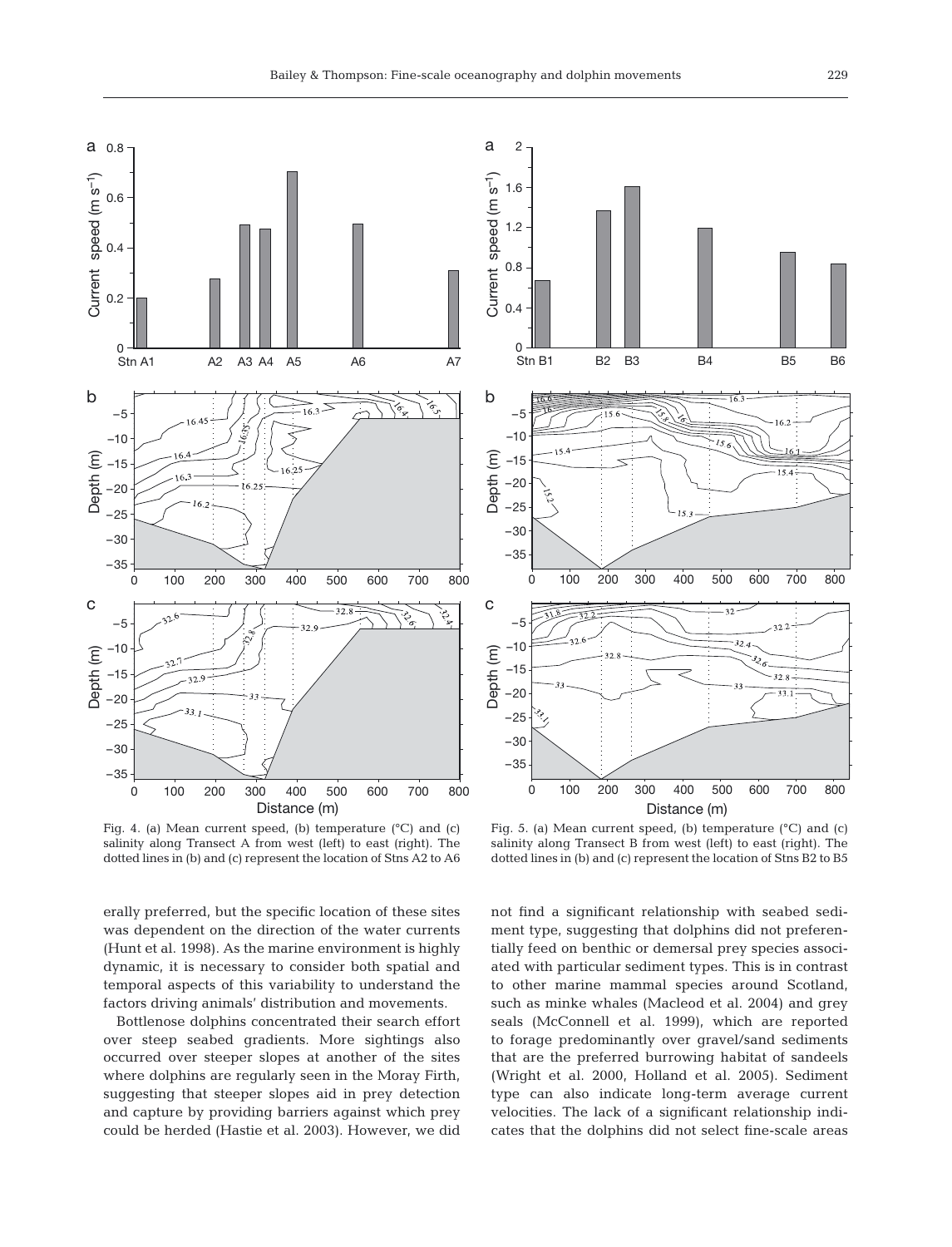1.2 0.8 0.4 0 –0.4 –0.8 –1.2 Stn C1 C2 C3 C4 C5 C6  $-0<sub>4</sub>$ –5 –10 –15 Depth (m) –20 –25 –30 –35 –40 0 100 200 300 400 500 600 700 Distance (m)

Fig. 6. Contour plot of north–south (*v)* component of current speed  $(m s<sup>-1</sup>)$  along Transect C from north (left) to south (right). Positive values indicate northward currents and negative values southward currents. The dotted lines represent the location of Stns C2 to C5

based on their current velocity characteristics. However, current velocities were relatively high throughout the study area, with the finest sediment type being medium fine sand.

Within the study area, 3 main fronts were identified. The weaker stratification and input of freshwater suggested that the fronts characterised in this study were not tidal intrusion fronts as are found in the narrow channel upstream (Mendes et al. 2002). Instead, these fronts were formed as a result of the interaction between the tidal currents and the topography (Wolanski & Hamner 1988). The spatial displacement of the fronts between days is likely to be caused by variations in the freshwater input, wind forcing and the lunar cycle,

Table 1. Summary results of the generalised linear model analysis of the number of search areas and slope, depth and seabed sediment type. Sediment type was treated as a categorical variable with cobble and mixed sediment as the reference level. \*p < 0.05

| Factor                        | Coefficient<br>estimate | <b>SE</b> | t-value  | p-value  |
|-------------------------------|-------------------------|-----------|----------|----------|
| Intercept                     | $-1.533$                | 0.873     | $-1.757$ | 0.082    |
| Depth                         | 0.029                   | 0.152     | 0.189    | 0.850    |
| Slope                         | 0.325                   | 0.162     | 2.008    | $0.047*$ |
| $Slope \times Depth$          | $-0.002$                | 0.027     | $-0.069$ | 0.946    |
| Sediment type:                |                         |           |          |          |
| Medium fine sand              | 1.047                   | 0.533     | 1.966    | 0.052    |
| Silty shelly medium fine sand | 0.205                   | 0.312     | 0.657    | 0.512    |
| Shelly gravelly sand          | 0.123                   | 0.386     | 0.319    | 0.750    |
| Shell                         | 0.199                   | 0.409     | 0.487    | 0.627    |



Fig. 7. *Tursiops truncatus*. An example dolphin track with points interpolated at 44 s intervals  $(\bullet)$ . The location of the fronts during this period are shown as grey lines, the surrounding lines indicate distances at 200 m intervals and the area considered as available habitat during the dolphin track is shaded

which affect the degree of mixing and strength of the horizontal and vertical gradients.

Dolphins concentrated their search effort, known to be indicative of foraging (Bailey & Thompson 2006), in close proximity to these small-scale fronts. The physical processes occurring at the fronts may have caused a change in the abundance or behaviour of prey, which made it more profitable for the dolphins to feed there. Another type of tidally driven oceanographic feature, an island wake, has also been found to attract marine mammals, including harbour porpoises (Johnston et al. 2005b), and fin and minke whales (Johnston et al. 2005a) in the Bay of Fundy. High vorticity regions such as constricted channels and around headlands can increase encounter rates with prey (Zamon 2001). Within a shallow channel, planktivorous auklets were ob-

served feeding on the upstream side where euphausiids had been upwelled (Hunt et al. 1998). Persistent aggregations of forage fish have also been found that were important for foraging sea lions (Gende & Sigler 2006). Quantitative measures of prey densities and information on the 3-dimensional movements of dolphins and their prey would greatly aid in understanding how these physical processes act to influence predator–prey interactions.

The fronts observed in this study occurred where there was also a steep seabed gradient, which together with the movement of the tidal currents, were likely to contribute to their formation. This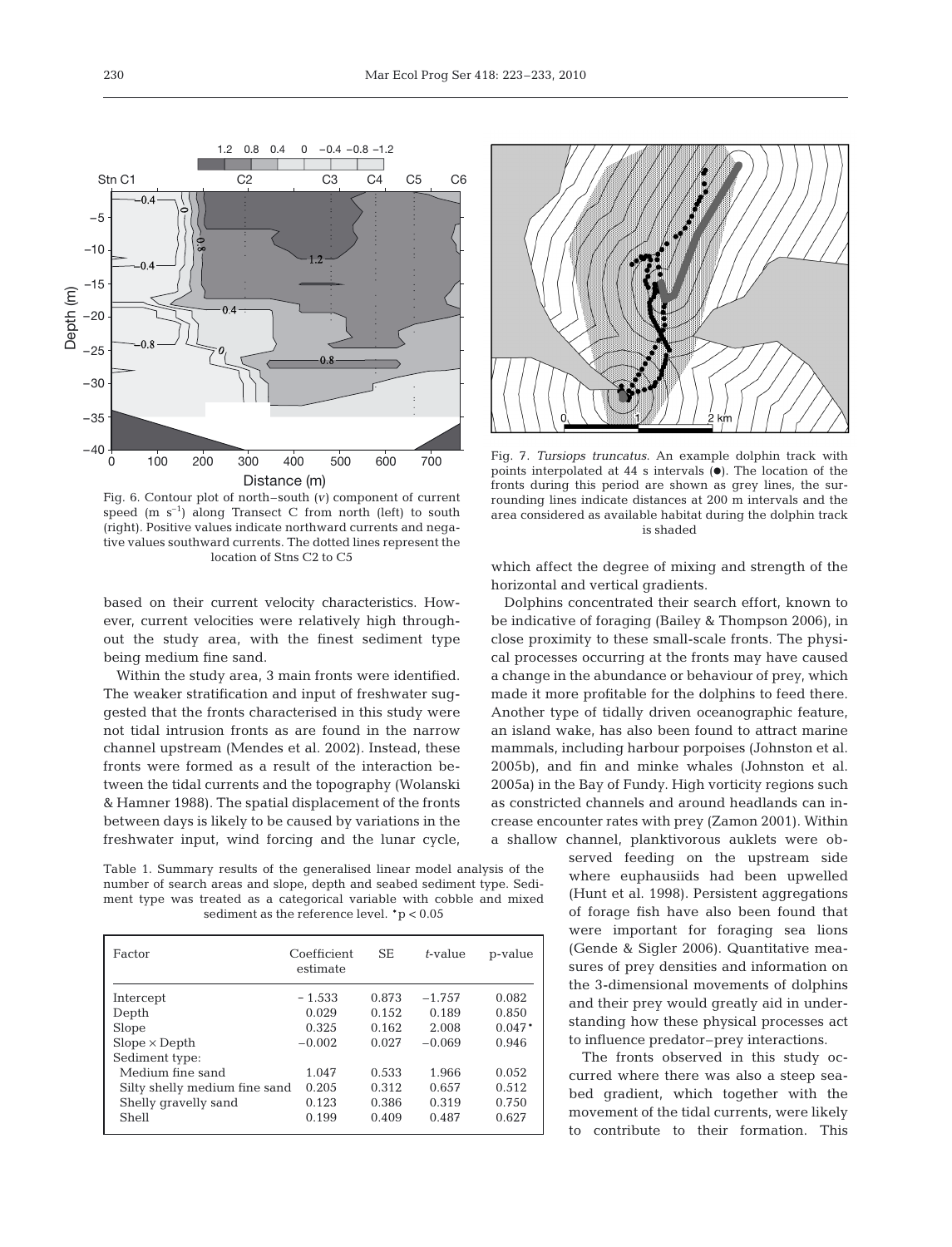Table 2. *Tursiops truncatus*. Swimming parameters of bottlenose dolphins in the vicinity of current meter measurements. SSB: dolphin swimming speed relative to the seabed, CS: current speed averaged over the top 10 m, SSW: dolphin swimming speed relative to the water, RA: dolphin route angle relative to the seabed, CA: current angle averaged over the top 10 m, SA: dolphin swimming angle relative to the current direction

| Parameter                                                                                                          | Mean                                    | SD.                                    | <b>SE</b>                              | Min.                                    | Max.                                     |
|--------------------------------------------------------------------------------------------------------------------|-----------------------------------------|----------------------------------------|----------------------------------------|-----------------------------------------|------------------------------------------|
| $SSB$ (m s <sup>-1</sup> )<br>$CS$ (m s <sup>-1</sup> )<br>$SSW$ (m $s^{-1}$ )<br>$RA(^{\circ})$<br>$CA(^{\circ})$ | 1.86<br>0.95<br>2.18<br>83.15<br>201.97 | 1.04<br>0.59<br>0.84<br>94.91<br>45.64 | 0.35<br>0.20<br>0.28<br>31.64<br>15.21 | 0.82<br>0.22<br>1.09<br>18.04<br>145.96 | 3.82<br>1.51<br>3.83<br>331.96<br>354.21 |
| $SA(^{\circ})$                                                                                                     | 56.89                                   | 49.31                                  | 16.44                                  | 26.30                                   | 179.01                                   |

makes it difficult to determine whether the steep slopes themselves are influencing the movement of the dolphins, or their proximity to the fronts. Since the fronts only form at particular states of the tide, temporal variability in the movement of the dolphins can be used to identify the dominating factor. The difference in the locations of the intensively searched areas with tidal state indicates that the steepness of the seabed is an important factor influencing the dolphins' movements, but this is in combination with the movement of the tidal currents. Seabed slope alone is therefore unlikely to be the primary factor determining dolphin movements, but plays a key role in influencing the hydrodynamics of the region, which can consequently influence predator–prey interactions.

The north–south *(v)* component of the dolphins' movement in relation to the tidal currents, which were predominantly in a north (ebb) or south (flood) direction, was not significantly affected by changes in the tidal currents occurring during the lunar or tidal cycles. Although current speeds may reach nearly 2 m  $s^{-1}$ during a spring tide (Admiralty Chart 1077), bottlenose dolphins would be capable of swimming at speeds well above this, with maximum speeds of 8.2 m  $s^{-1}$  having been recorded (Rohr et al. 2002). The animals also did not appear to alter their behaviour in response to differences in current speed. Dolphin movements following a biased random walk occurred both with and against the tidal currents, indicating that during this travelling mode they did not seem to be using the currents to increase their speed or reduce their energy expenditure.

The mean speed over ground calculated for all 26 tracks was 1.15 m s<sup>-1</sup>, but was higher (1.86 m s<sup>-1</sup>) for the sub-sample of positions taken in proximity to the fronts. Higher speeds may be necessary in the pursuit of prey. Using video sonar, Ridoux et al. (1997) calculated a similar mean speed over ground of  $1.8 \text{ m s}^{-1}$ . In our study, the calculated mean swimming speed relative to the water was  $2.18 \text{ m s}^{-1}$ . This very closely matches the value given by Williams et al. (1992), 2.1 m  $s^{-1}$ , as the most energetically efficient swimming speed for bottlenose dolphins at a cost of  $1.29 \pm 0.05$  J kg<sup>-1</sup>  $m^{-1}$ . On average, the dolphins therefore appeared to be expending minimal energy during movement.

Within the small sample where dolphin positions were recorded at the same state of the tide and location as the water current measurements, the dolphins' movement generally occurred against that of the tidal current. The energetic cost of swimming would consequently be underestimated by only considering the dolphins' speed over ground. Since these measurements occurred in areas near the fronts and where there were a high number of intensively searched areas, this suggests that the dolphins were heading into the tidal current during feeding. This type of behaviour has also been observed at Sanibel Island, Florida (Shane 1990). Thus, dolphins do not seem to be using the tidal currents to reduce energy expenditure and improved foraging success must therefore be balancing these increased costs. Further concurrent measurements of dolphin and current speeds over a larger area and time period would enable further investigation of the dolphins' foraging costs.

Characterising the fronts using a CTD and current meter throughout the water column enabled us to determine how the frontal structure changed with depth. Generally the surface locations of the fronts matched well with those deeper within the water column (Figs. 3 to 6). However, we only had surface positions for the dolphins and therefore cannot confirm that these locations are where they were foraging at depth. Acoustic studies within the Moray Firth that localised calls associated with prey capture events (Janik 2000), indicated feeding behaviour occurred primarily at depths between 20 and 30 m (Hastie et al. 2006). Obtaining 3-dimensional movements of the dolphins in relation to the tidal currents and frontal characteristics would add greatly to our understanding of their energetic and foraging strategies (Davis et al. 2001, Hindell 2008).

In our analysis, we did not account for the error in the theodolite positions (mean 20 m). This will have a small effect on the accuracy of the calculated speed values and hence area use, particularly at locations furthest from the theodolite. However, the error is relatively small so this should not have affected our conclusions. There are now advanced statistical techniques that can be used to account for observation error in tracking data, such as state-space models and particle filters (Jonsen et al. 2005, Tremblay et al. 2009), but these have generally been applied to Argos satellite and geolocation tracking data with much larger errors (several km).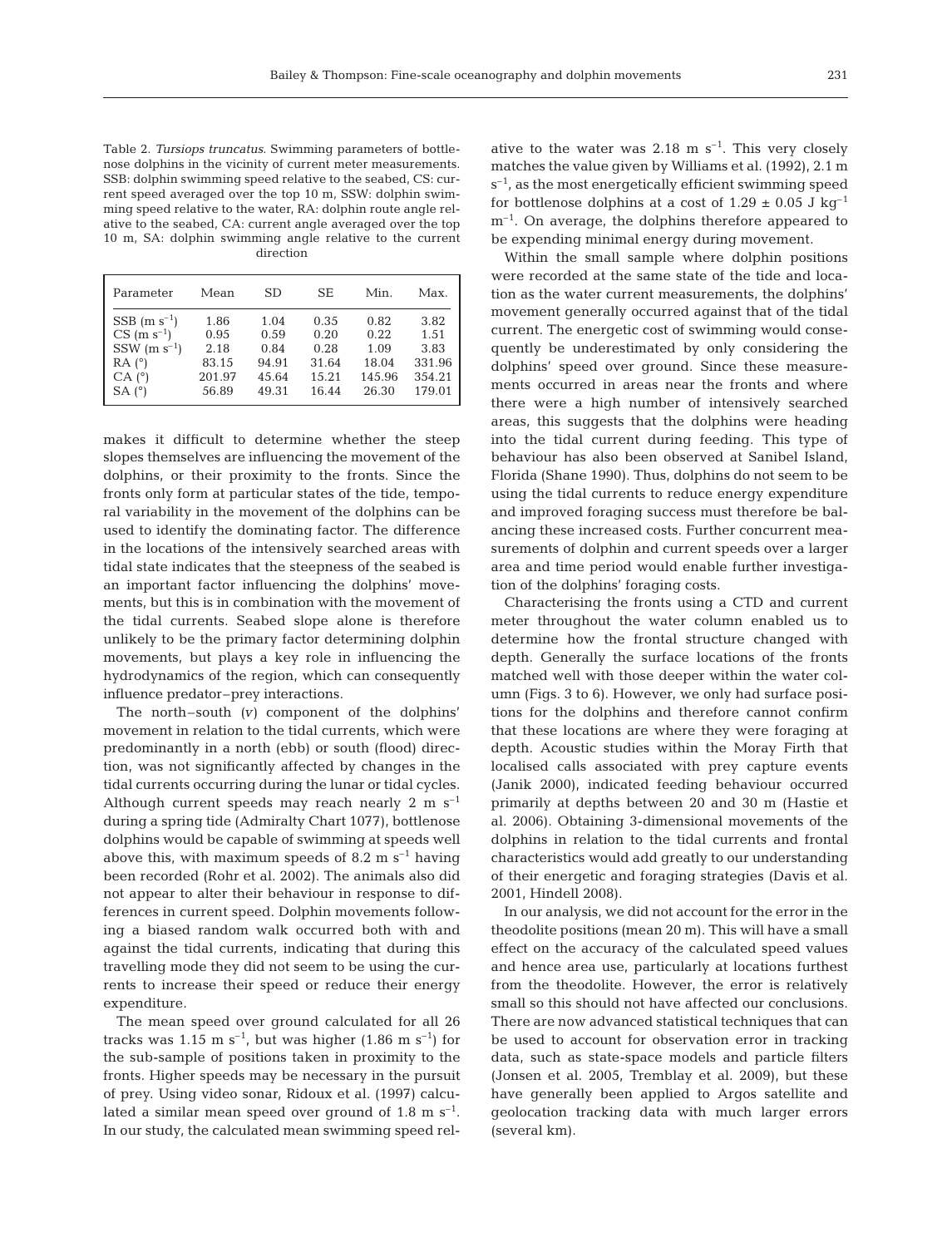The findings from this study suggest that the interaction between topography and hydrography provide a mechanism for improving foraging success for a marine top predator, the bottlenose dolphin. The narrowness of the channel may concentrate prey and the presence of topographically controlled fronts may further increase the availability of prey, as well as its predictability. Marine predators can focus their foraging efforts on such locations to improve efficiency and reduce energetic costs (Skov & Prins 2001). Spatial and temporal variation caused by oceanographic processes therefore affects both the distribution and movements of marine predators. This study provides an example of how physical processes at a small scale can influence foraging strategies.

*Acknowledgements.* Financial support was provided by the Whale and Dolphin Conservation Society and the College of Life Sciences and Medicine at the University of Aberdeen. Thank you to Scottish Natural Heritage and R. Foster-Smith at Envision Mapping Ltd. for providing the high resolution bathymetry and seabed sediment data. Tidal gauge data was kindly provided by K. MacLean at the Inverness Port Authority and the CTD by J. Beaton at the FRS Marine Laboratory, Aberdeen. We are particularly grateful to T. Barton, who provided technical support, and to C. Cadet, M. Campo, C. Clark, J. Foulkes, J.-Y. Lemel, S. Lusseau, A. Villadsgaard and A. Virjee for their assistance during fieldwork. We also their valuable advice.

#### LITERATURE CITED

- ▶ Allen MC, Read AJ, Gaudet J, Sayigh LS (2001) Fine-scale habitat selection of foraging bottlenose dolphins *Tursiops truncatus* near Clearwater, Florida. Mar Ecol Prog Ser 222: 253–264
- ▶ Bailey H, Thompson P (2006) Quantitative analysis of bottlenose dolphin movement patterns and their relationship with foraging. J Anim Ecol 75:456–465
- ► Baumgartner MF, Cole TVN, Campbell RG, Teegarden GJ, Durbin EG (2003) Associations between North Atlantic right whales and their prey, *Calanus finmarchicus*, over diel and tidal time scales. Mar Ecol Prog Ser 264:155–166
- ▶ Bentivegna F, Valentino F, Falco P, Zambianchi E, Hochscheid S (2007) The relationship between loggerhead turtle (*Caretta caretta*) movement patterns and Mediterranean currents. Mar Biol 151:1605–1614
- ▶ Brooks LB, Harvey JT, Nichols WJ (2009) Tidal movements of East Pacific green turtle *Chelonia mydas* at a foraging area in Baja California Sur, México. Mar Ecol Prog Ser 386:263–274
- Campagna C, Piola AR, Marin MR, Lewis M, Fernández T ➤ (2006) Southern elephant seal trajectories, fronts and eddies in the Brazil/Malvinas confluence. Deep-Sea Res I 53:1907–1924
- Coyle KO, Hunt GL Jr, Decker MB, Weingartner TJ (1992) ➤ Murre foraging, epibenthic sound scattering and tidal advection over a shoal near St. George Island, Bering Sea. Mar Ecol Prog Ser 83:1–14
	- Crawley MJ (2005) Statistics: an introduction using R. John Wiley & Sons, Chichester
- Davis RW, Fuiman LA, Williams TM, Le Boeuf BJ (2001) Three-dimensional movements and swimming activity of a northern elephant seal. Comp Biochem Physiol 129: 759–770
- Dobson AJ (2002) An introduction to generalized linear models. Chapman & Hall/CRC, Boca Raton, FL
- ► Fauchald P, Tveraa T (2003) Using first-passage time in the analysis of area-restricted search and habitat selection. Ecology 84:282–288
- ► Gaspar P, Georges JY, Fossette S, Lenoble A, Ferraroli S, Maho Y (2006) Marine animal behaviour: Neglecting ocean currents can lead us up the wrong track. Proc Biol Sci 273:2697–2702
- ► Gende SM, Sigler MF (2006) Persistence of forage fish 'hot spots' and its association with foraging Steller sea lions (*Eumetopias jubatus*) in southeast Alaska. Deep-Sea Res II 53:432–441
- ► Hastie GD, Wilson B, Thompson PM (2003) Fine-scale habitat selection by coastal bottlenose dolphins: application of a new land-based video-montage technique. Can J Zool 81:469–478
- ► Hastie GD, Wilson B, Thompson PM (2006) Diving deep in a foraging hotspot: acoustic insights into bottlenose dolphin dive depths and feeding behaviour. Mar Biol 148: 1181–1188
- ► Hindell M (2008) To breathe or not to breathe: optimal strategies for finding prey in a dark, three-dimensional environment. J Anim Ecol 77:847–849
- ► Holland GJ, Greenstreet SPR, Gibb IM, Fraser HM, Robertson MR (2005) Identifying sandeel *Ammodytes marinus* sediment habitat preferences in the marine environment. Mar Ecol Prog Ser 303:269–282
- thank S. Mendes, B. Scott and 3 anonymous reviewers for Hunt GL Jr, Russell RW, Coyle KO, Weingartner T (1998) ➤ Comparative foraging ecology of planktivorous auklets in relation to ocean physics and prey availability. Mar Ecol Prog Ser 167:241–259
	- ► Hyrenbach KD, Veit RR, Weimerskirch H, Hunt GL Jr (2006) Seabird associations with mesoscale eddies: the subtropical Indian Ocean. Mar Ecol Prog Ser 324:271–279
	- Jahncke J, Coyle KO, Zeeman SI, Kachel NB, Hunt GL Jr ➤ (2005a) Distribution of foraging shearwaters relative to inner front of SE Bering Sea. Mar Ecol Prog Ser 305:219–233
	- ▶ Jahncke J, Coyle KO, Hunt GL Jr (2005b) Seabird distribution, abundance and diets in the eastern and central Aleutian Islands. Fish Oceanogr 14(Suppl 1):160–177
	- ▶ Janik VM (2000) Food-related bray calls in wild bottlenose dolphins (*Tursiops truncatus*). Proc Biol Sci 267:923–927
	- ▶ Johnston DW, Read AJ (2007) Flow-field observations of a tidally driven island wake used by marine mammals in the Bay of Fundy, Canada. Fish Oceanogr 16:422–435
	- Johnston DW, Thorne LH, Read AJ (2005a) Fin whales *Bal-*➤ *aenoptera physalus* and minke whales *Balaenoptera acutorostrata* exploit a tidally driven island wake ecosystem in the Bay of Fundy. Mar Ecol Prog Ser 305:287–295
	- ▶ Johnston DW, Westgate AJ, Read AJ (2005b) Effects of finescale oceanographic features on the distribution and movements of harbour porpoises *Phocoena phocoena* in the Bay of Fundy. Mar Ecol Prog Ser 295:279–293
	- ► Jonsen ID, Fleming JM, Myers RA (2005) Robust state-space modeling of animal movement data. Ecology 86:2874–2880
	- ► Luschi P, Hays GC, Papi F (2003) A review of long-distance movements by marine turtles, and the possible role of ocean currents. Oikos 103:293–302
	- Macleod K, Fairbairns R, Gill A, Fairbairns B, Gordon J, Blair-➤Myers C, Parsons ECM (2004) Seasonal distribution of minke whales *Balaenoptera acutorostrata* in relation to physiography and prey off the Isle of Mull, Scotland. Mar